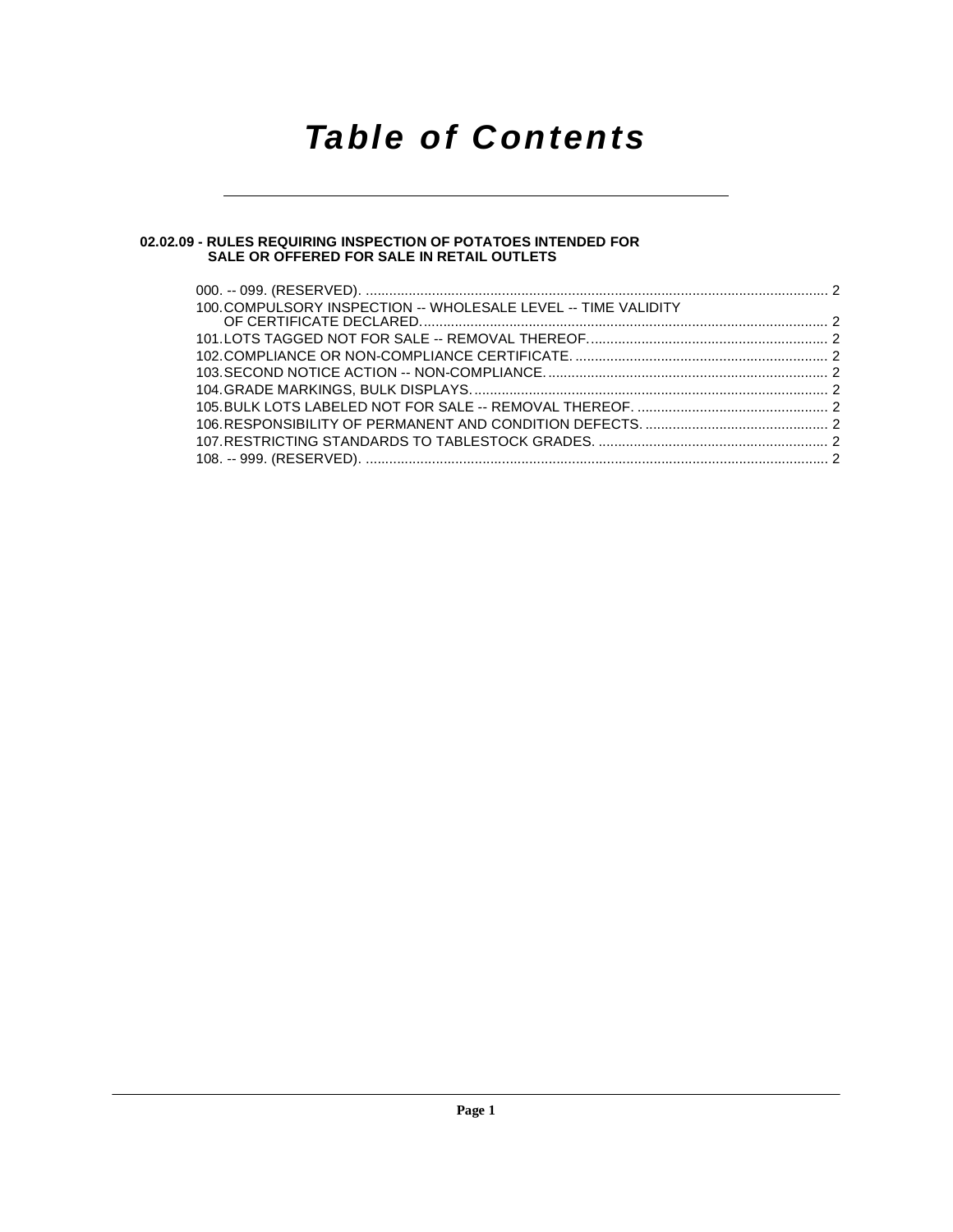#### **IDAPA 02 TITLE 02 Chapter 09**

#### <span id="page-1-0"></span>**02.02.09 - RULES REQUIRING INSPECTION OF POTATOES INTENDED FOR SALE OR OFFERED FOR SALE IN RETAIL OUTLETS**

### **(Chapter 9, Title 22, Idaho Code, Section 22-911)**

#### <span id="page-1-1"></span>**000. -- 099. (RESERVED).**

#### <span id="page-1-13"></span><span id="page-1-2"></span>**100. COMPULSORY INSPECTION -- WHOLESALE LEVEL -- TIME VALIDITY OF CERTIFICATE DECLARED.**

All potatoes packed for resale to retail outlets in Idaho shall be inspected and have a Federal-State Certificate issued as to marked grade of the container. Accountable lots: A packer of potatoes packing for sale to retail outlets in Idaho may if he so desires, establish a designated lot for inspection that may be later divided into several sales. Simple identity of the lot will be maintained to the satisfaction of the inspector. The original Federal-State certificate will be valid for a period of seventy-two (72) hours. (3-20-77)

#### <span id="page-1-15"></span><span id="page-1-3"></span>**101. LOTS TAGGED NOT FOR SALE -- REMOVAL THEREOF.**

Retail outlets will be periodically checked by the Bureau of Market Inspections. Lots found failing to grade as marked will be tagged "Not For Sale" until removed from display and regraded, destroyed or remarked to a lower grade if feasible. (3-20-77)  $f$ easible. (3-20-77)

#### <span id="page-1-12"></span><span id="page-1-4"></span>**102. COMPLIANCE OR NON-COMPLIANCE CERTIFICATE.**

Each inspection at the retail outlet will be acknowledged by a certificate showing compliance or non-compliance.

(3-20-77)

#### <span id="page-1-18"></span><span id="page-1-5"></span>**103. SECOND NOTICE ACTION -- NON-COMPLIANCE.**

A second inspection showing evidence of non-compliance in any calendar year will constitute sufficient grounds to proceed with prosecution. (3-20-77) proceed with prosecution.

#### <span id="page-1-14"></span><span id="page-1-6"></span>**104. GRADE MARKINGS, BULK DISPLAYS.**

Bulk displays will follow Idaho Code 22-911 in all respects and the display area marked as to grade. (3-20-77)

#### <span id="page-1-11"></span><span id="page-1-7"></span>**105. BULK LOTS LABELED NOT FOR SALE -- REMOVAL THEREOF.**

Bulk potatoes failing to meet the grade shown shall be labeled "Not For Sale" until removed. They may be regraded, destroyed or re-marked to a lower grade if feasible. (3-20-77) destroyed or re-marked to a lower grade if feasible.

#### <span id="page-1-16"></span><span id="page-1-8"></span>**106. RESPONSIBILITY OF PERMANENT AND CONDITION DEFECTS.**

Defects of condition are those of retailers' responsibility. Permanent grade defects are those of the original packer. (3-20-77)

#### <span id="page-1-17"></span><span id="page-1-9"></span>**107. RESTRICTING STANDARDS TO TABLESTOCK GRADES.**

Usable grades or standards are the entire spectrum of U.S. and Idaho Grades excluding processing grades. (3-20-77)

#### <span id="page-1-10"></span>**108. -- 999. (RESERVED).**